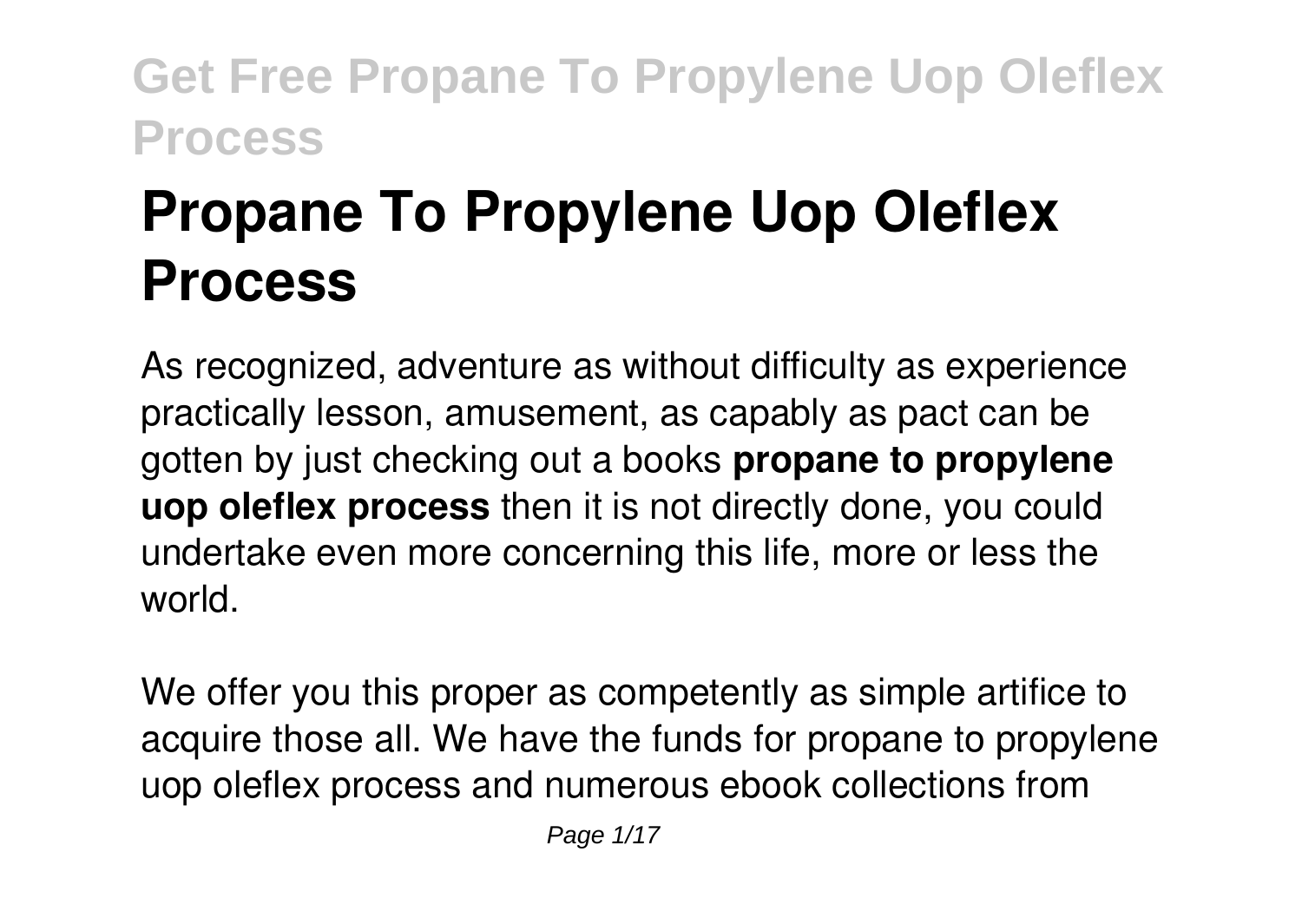fictions to scientific research in any way. in the course of them is this propane to propylene uop oleflex process that can be your partner.

UOP Oleflex™ Process Customer Testimonial | Olefins Solutions | Honeywell | Propane Dehydrogenation: the highavailability STAR process® Refinery of the Future: Filling the Propylene Gap *Zhangjiagang PDH Plant in China – Outstanding large drives performance, delivered by Siemens* Propylene-propane splitting petroleum process **Lecture | Non-Conventional Dehydrogenation of Propane to Propylene | Prof.M.Mokhtar** Transport of Reactors - Propane Dehydrogenation Unit (PDH) Project *Heartland Petrochemical Complex - 1080p* Petrochem Propylene FCC What does Page 2/17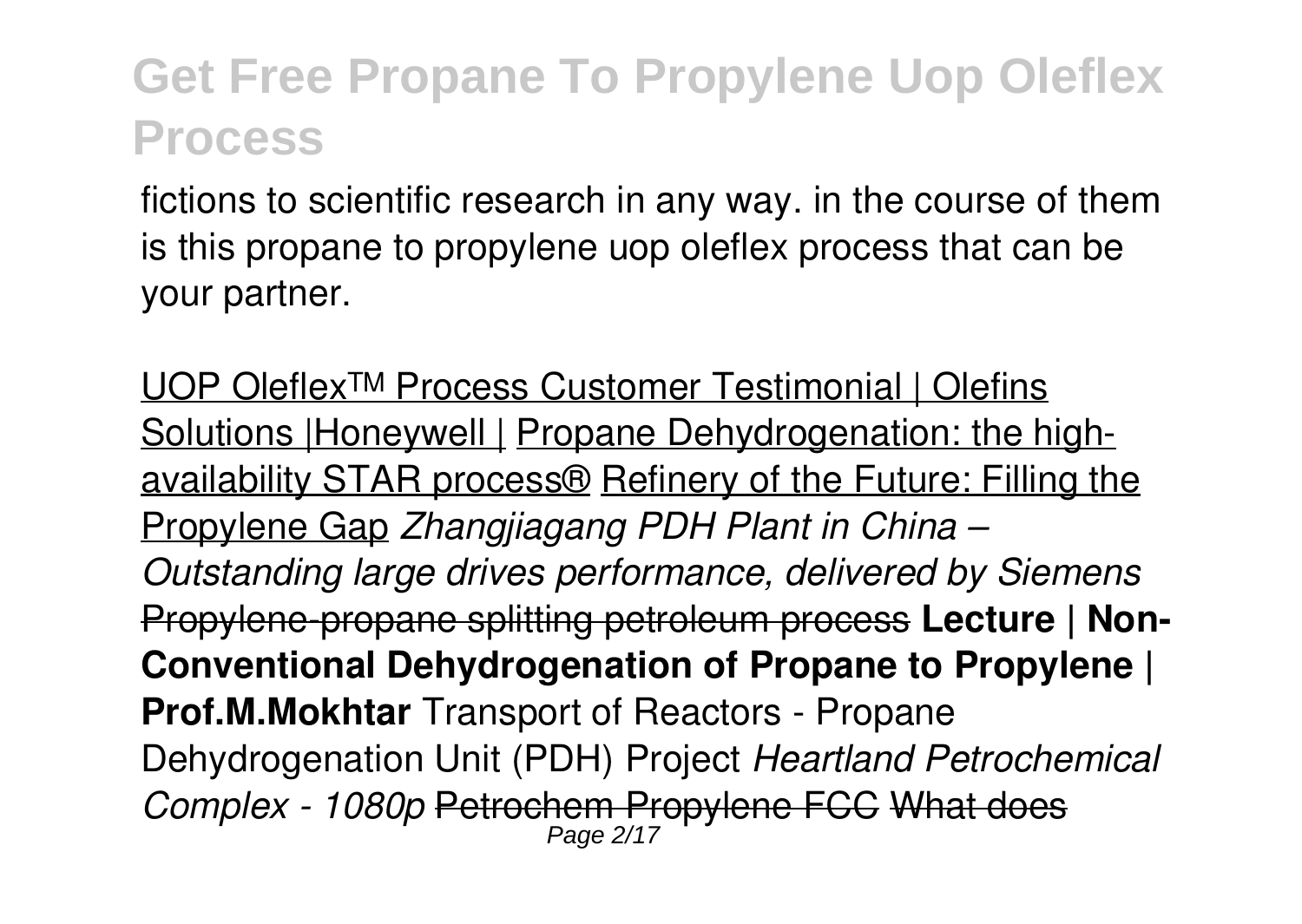dehydrogenation mean? Linde Gas - Comparison Propane vs Propylene **Basics of the Chemical Industry - Propylene \u0026 Its Products Animation of 2015 Explosion at ExxonMobil Refinery in Torrance, CA** *How to Make Petrol or Gas from Crude Oil.* Big Lift Dehydrogenation Polypropylene (PP) Production Process Overview Hand Cutting With Propylene Distillation Column Our Capabilities - Polypropylene Process *HDPE/LLDPE and PP Plants for LPIC Project - Episode 1 Heartland Petrochemical Complex-January 2019 Update Fuor to Provide Consultancy for Propane Dehydrogenation and Polypropylene Complex From Natural Gas to Plastics Propane - Chemical of the Month Steam Cracker - Overview (Lec031)* LLDPE, PP and PVC Futures Drop On The Dalian Commodity Exchange In China. Page 3/17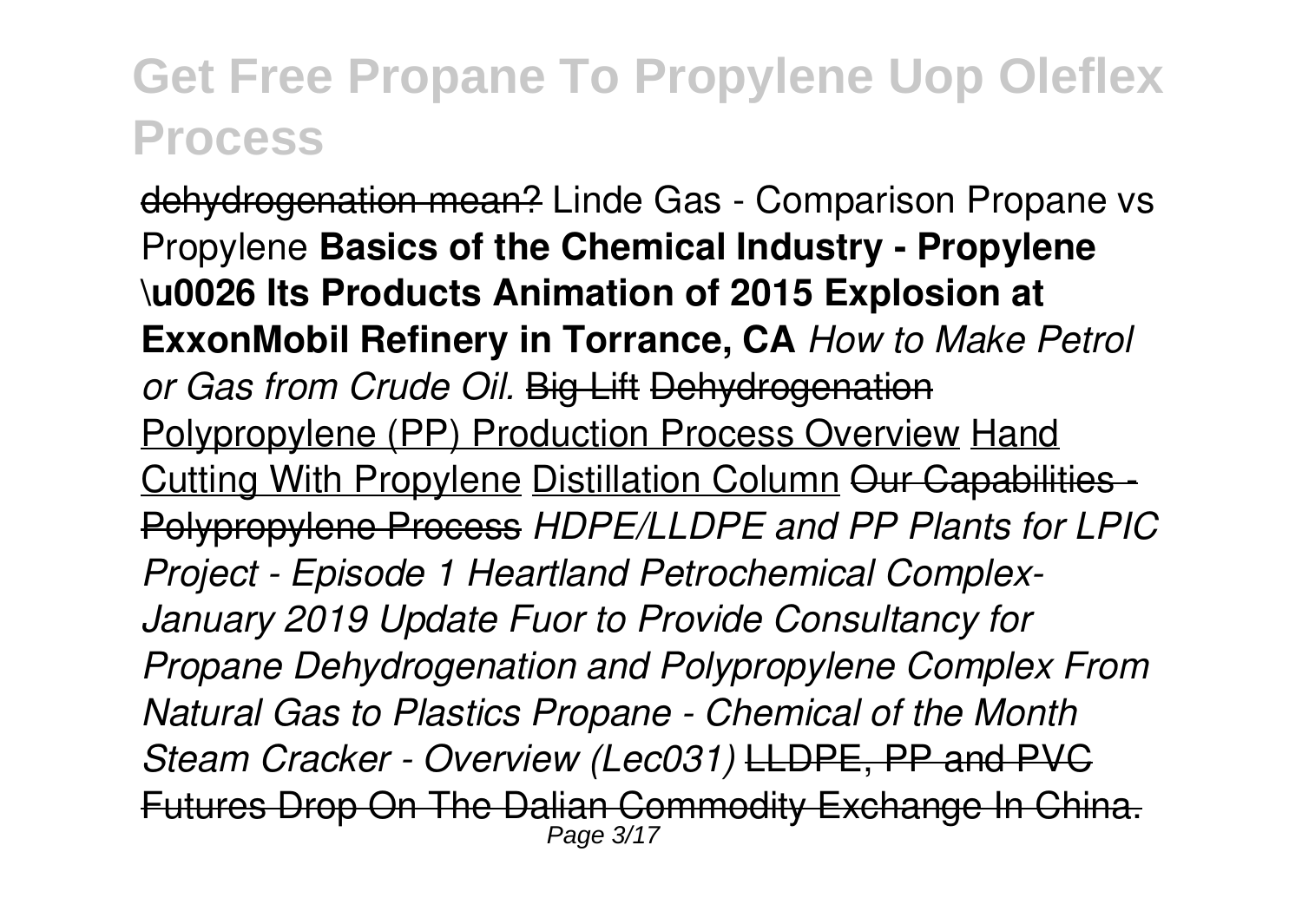#### **Hydrogen Purification Technology | UOP | Honeywell PDH Mission 1080** ? Production of Ethylene | Production of Materials | Chemistry-

Propane To Propylene Uop Oleflex UOP's C 3 Oleflex technology converts propane to propylene through catalytic dehydrogenation. The technology is designed to have a lower cash cost of production and higher return on investment when compared to competing dehydrogenation technologies.

Honeywell to Provide Oleflex™ Technology - UOP LLC "The second unit started up and quickly reached its design capacity, so the two units together now can produce 900,000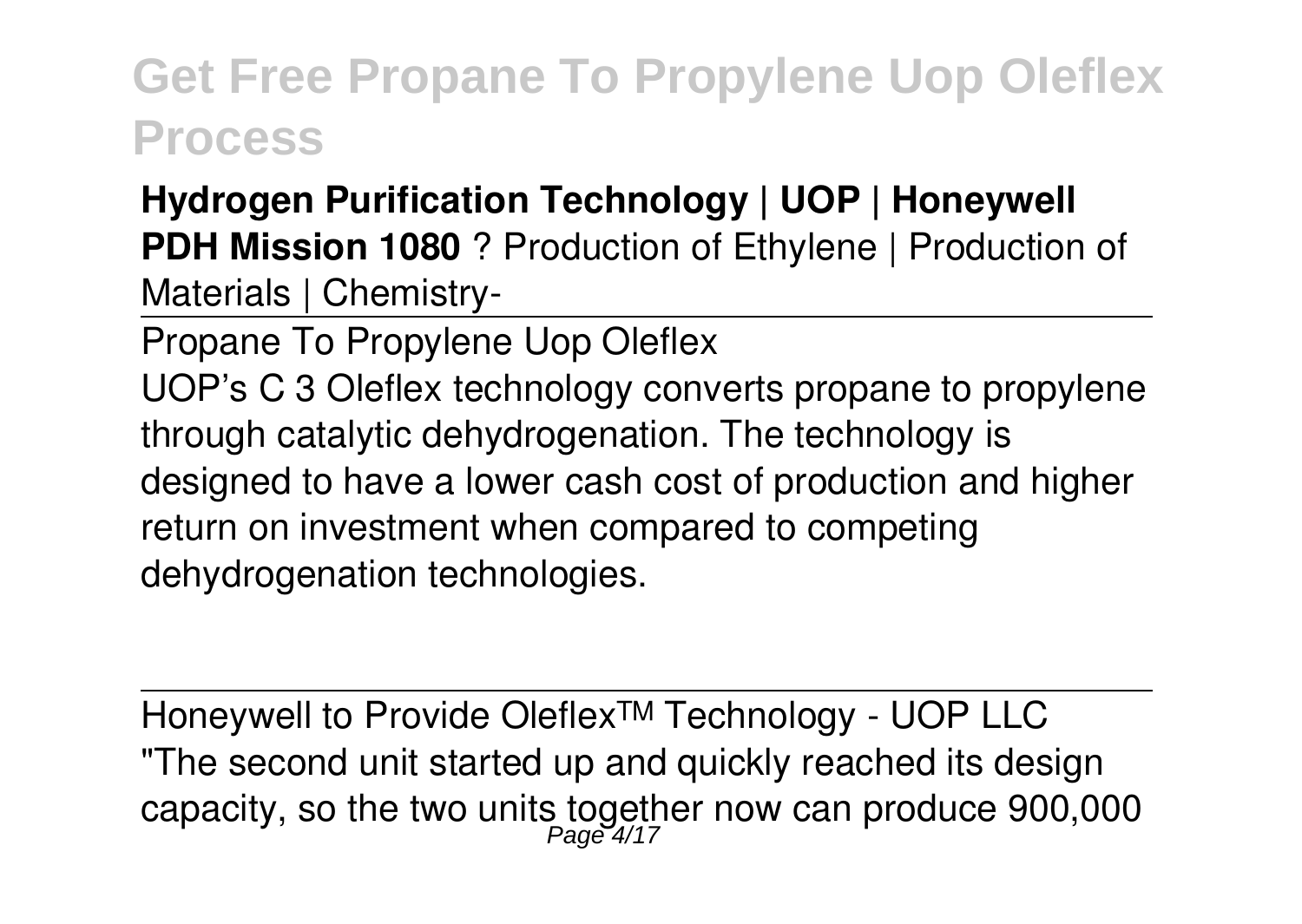metric tons per year of propylene." Honeywell UOP's C 3 Oleflex technology uses catalytic dehydrogenation to convert propane into propylene, the primary component of polypropylene. The technology is designed to have a lower cash cost of production and higher return on investment compared with competing technologies.

Honeywell Successfully Commissions Second C3 Oleflex™ Unit ...

Honeywell UOP's C3 Oleflex technology converts propane to propylene utilising catalytic dehydrogenation. It has a lower cash cost of production and higher return on investment. This platinum-alumina-based catalyst system consumes low<br>Page 5/17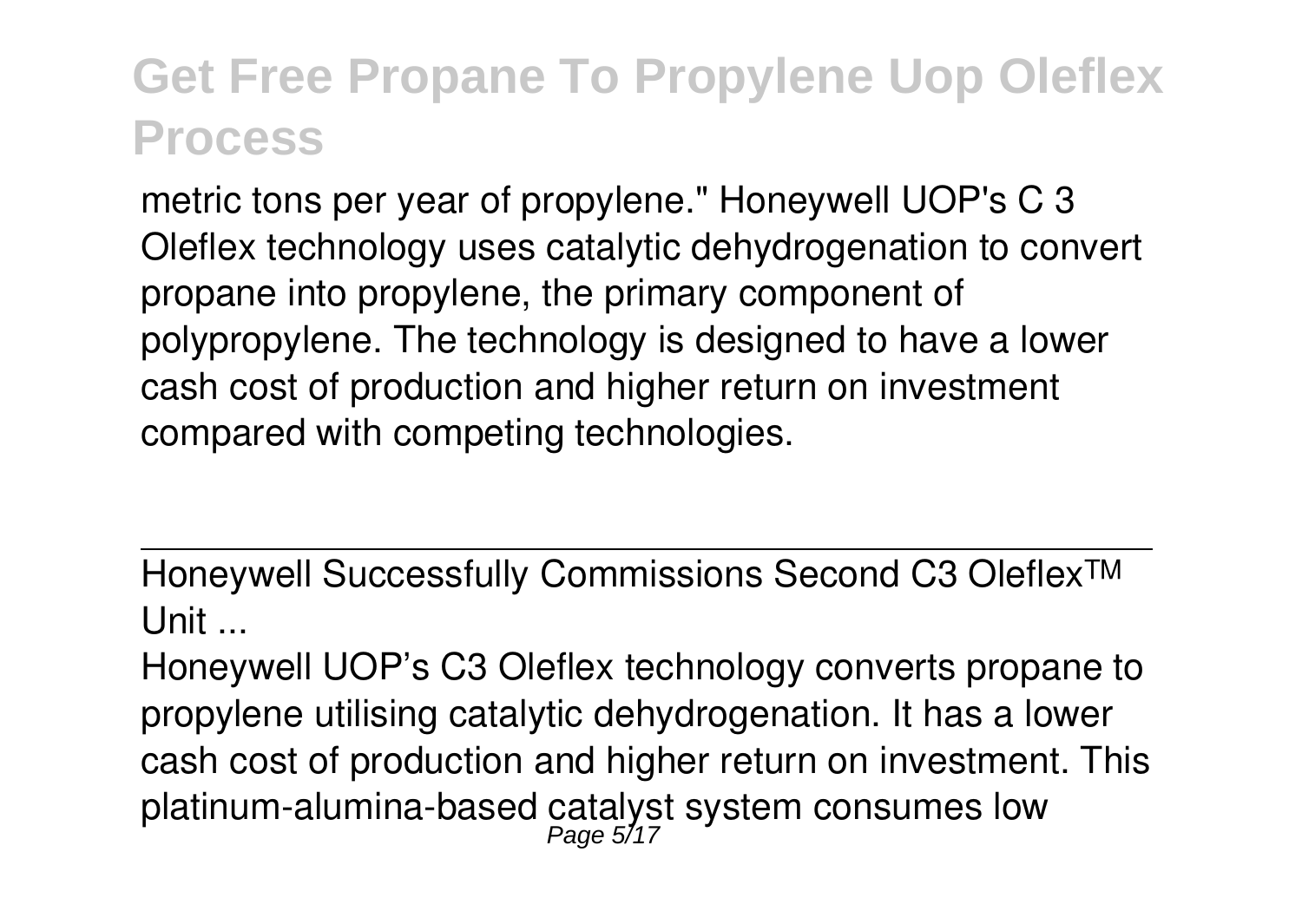energy, provides low emissions and is fully recyclable, thereby minimising its impact on the environment.

SIDPEC picks Honeywell's Oleflex technology for propylene ...

"The Oleflex process addresses the growing propylene supply gap by producing on-purpose propylene from propane, which is in abundant supply." Honeywell UOP's C 3 Oleflex technology uses catalytic dehydrogenation to convert propane to propylene. Its low energy consumption, low emissions and fully recyclable, platinum-alumina-based catalyst system minimizes its impact on the environment, and has a lower cash cost of production and higher return on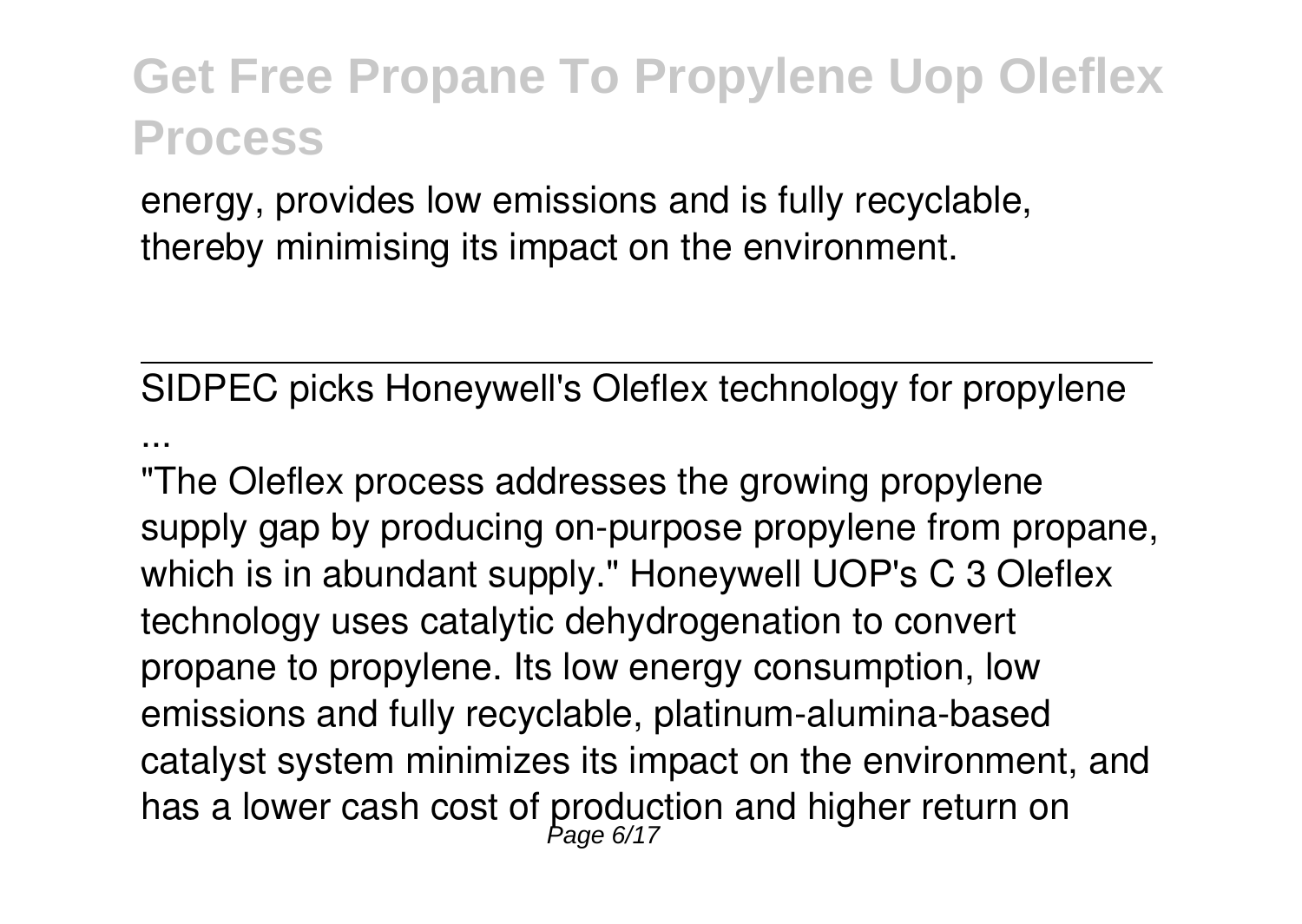investment compared to other technologies.

Jiangsu Jiarui Chemical To Produce On-Purpose Propylene ...

9/10/2020. Honeywell announced Zhenhua Petrochemical Co. Ltd will use Honeywell UOP's C 3 Oleflex™ technology for propane dehydrogenation to process 1 million metric tons per year of polymer-grade propylene for a proposed plant in Dongying City, Shandong Province, China. Honeywell UOP, a leading technology provider for the oil and gas industry, will provide services, equipment, catalysts and adsorbents for the Zhenhua plant.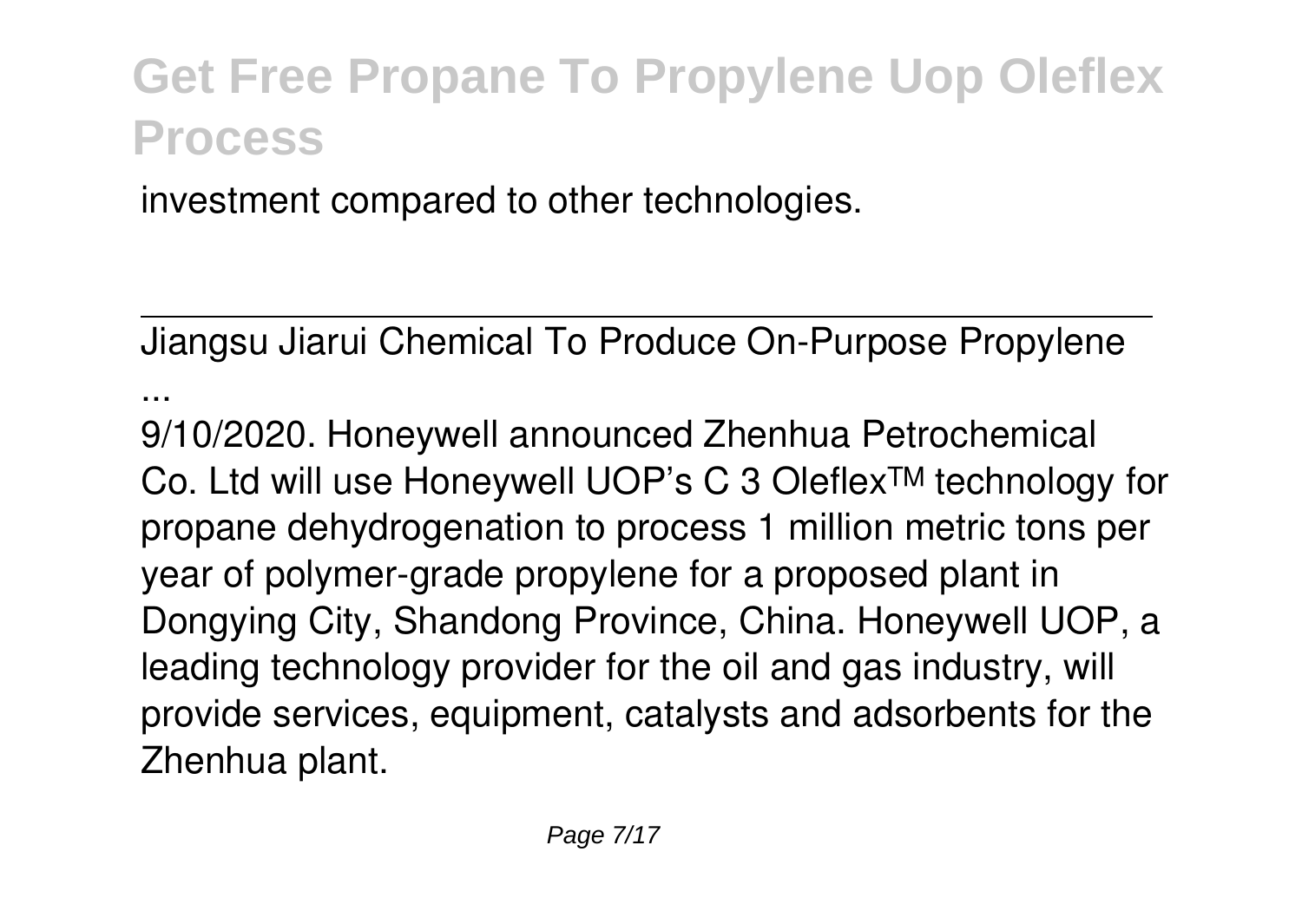Honeywell UOP Oleflex technology continues growth in China Oleflex™ The UOP Oleflex™ process converts propane to propylene and isobutane to isobutylene using catalytic dehydrogenation. Compared with competing processes, Honeywell's UOP Oleflex™ technology provides the smallest environmental footprint, the lowest cash cost of production and the highest return on investment.

smiLLe™ for Oleflex™ | Mitsui | smiLLe™ DES PLAINES, III., Sept. 10, 2020 -- Honeywell today announced Zhenhua Petrochemical Co. Ltd will use Honeywell UOP's C 3 Oleflex™ technology for propane<br>Page 8/17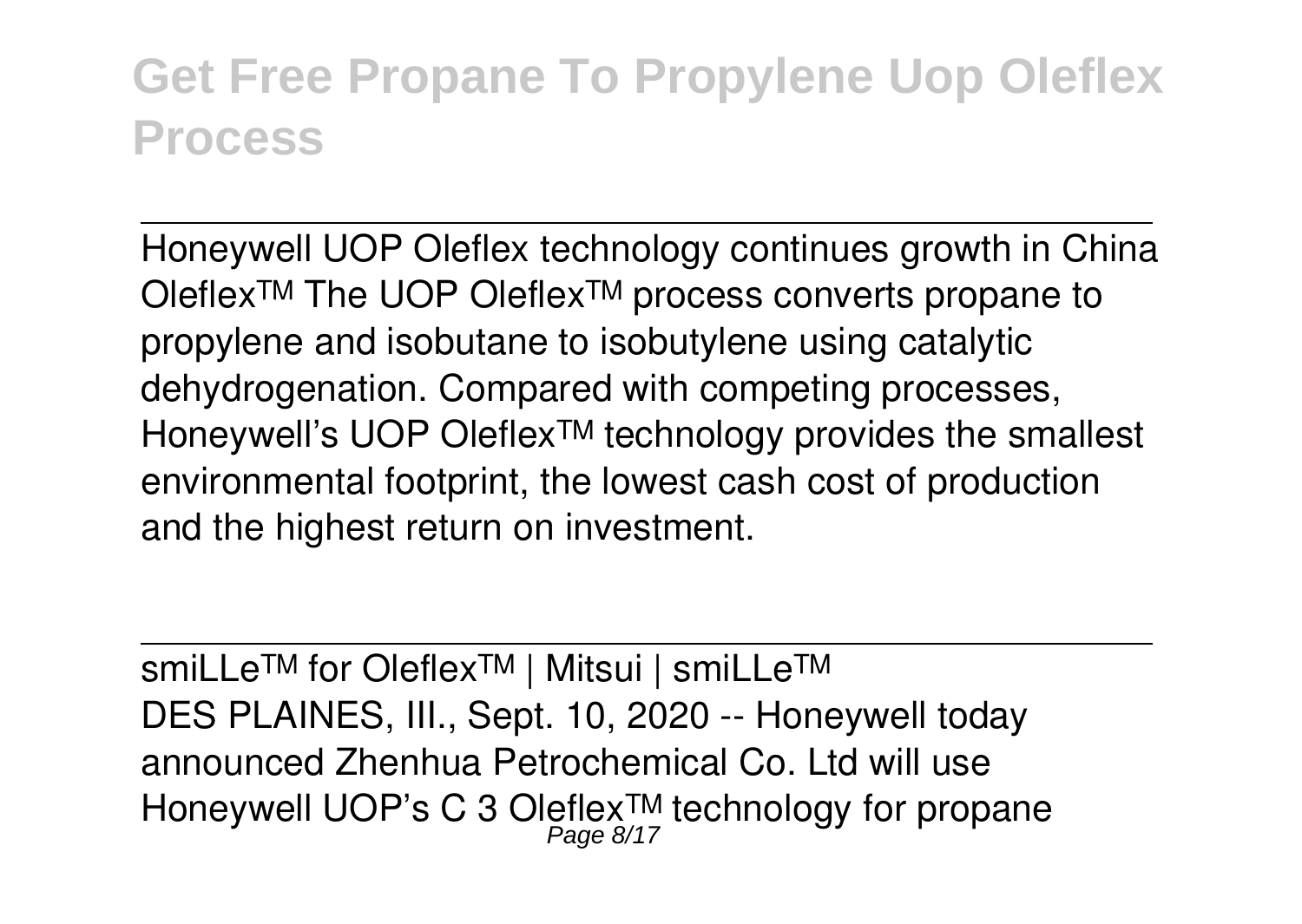dehydrogenation to process 1 million metric tons per year of polymer-grade propylene for a proposed plant in Dongying City, Shandong Province, China. Honeywell UOP, a leading technology provider for the oil and gas industry, will provide services, equipment, catalysts and adsorbents for the Zhenhua plant.

Zhenhua Petrochemical to Use Honeywell ... - UOP LLC Oleflex has been a leading technology for converting propane to propylene for more than 20 years, and the start-up of the first Oleflex unit in Russia demonstrates both the need for more propylene capacity in the country, as well as the value of the technology," said Pete Piotrowski, senior vice president Page 9/17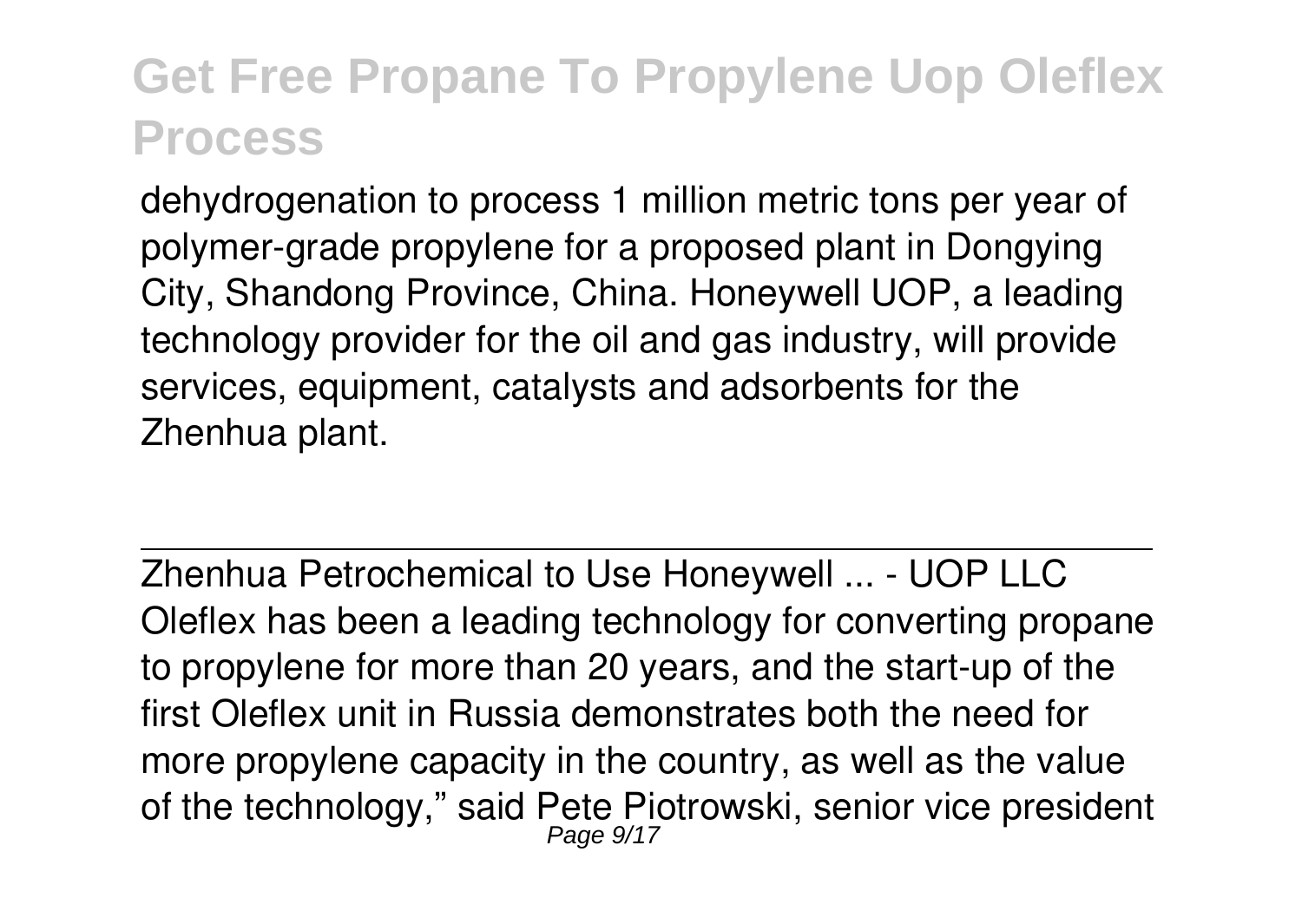and general manager of UOP's Process Technology and Equipment business unit.

First propylene unit using UOP Oleflex technology reaches ... Honeywell's UOP said Thursday has been selected to provide key production technology to produce propylene via propane dehydrogenation in China. Zhangjiagang Yangzi River Petrochemical Co. will use UOP's C3 Oleflex process technology to convert propane to propylene, which is used in the production of materials such as films and packaging.

UOP licenses propane dehydrogenation technology for major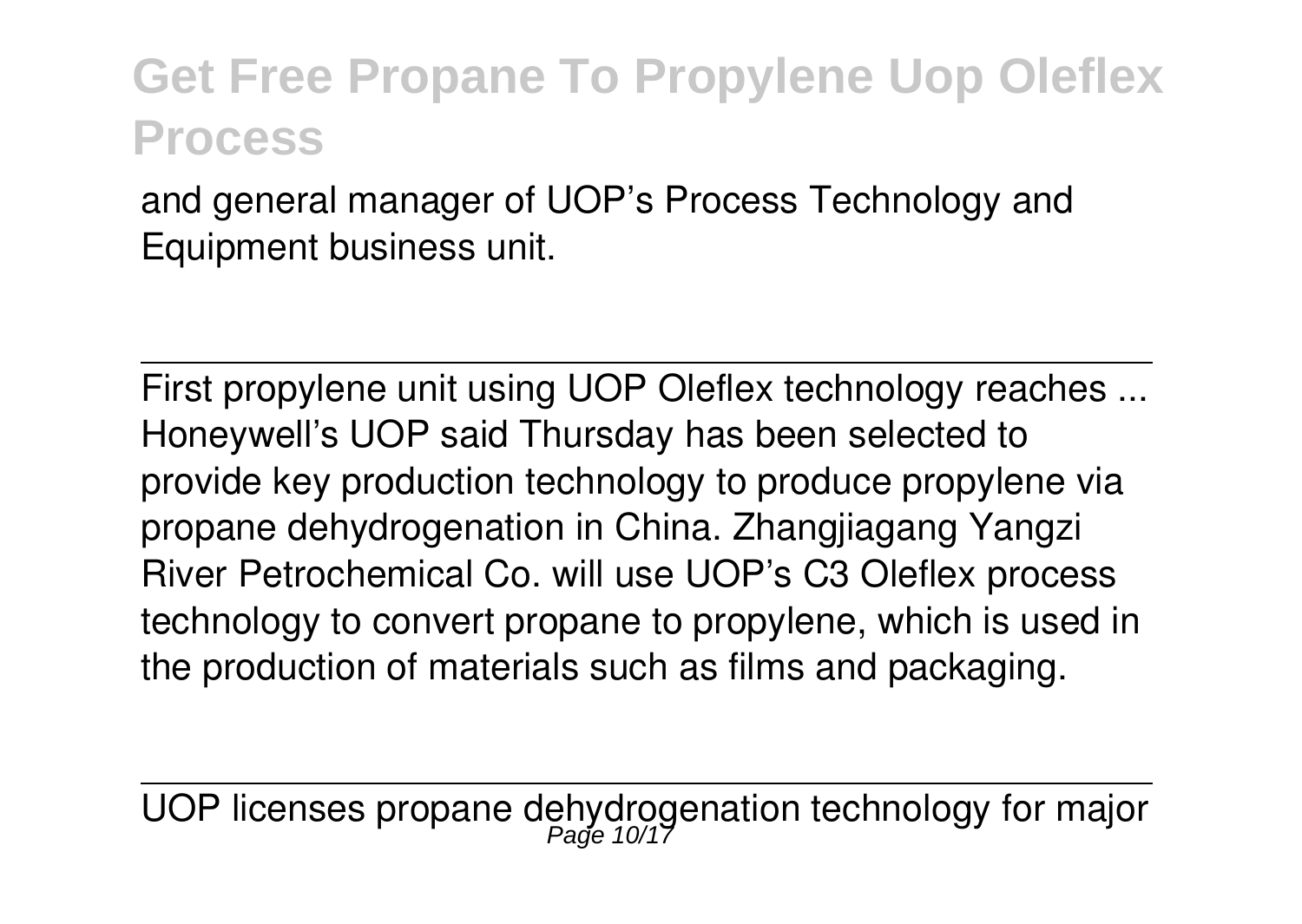Propane dehydrogenation (PDH) is a promising catalytic technology utilized for the conversion of propane into propylene which is involved in many petrochemical applications. A comparison between current PDH plants and technologies (CATOFIN and OLEFLEX) in Saudi Arabia was discussed to analyze propylene production

...

A Comparative Study between Propane Dehydrogenation (PDH ...

Honeywell UOP's C 3 Oleflex technology uses catalytic dehydrogenation to reliably convert propane to propylene and is proven to have the lowest cash cost of production and the Page 11/17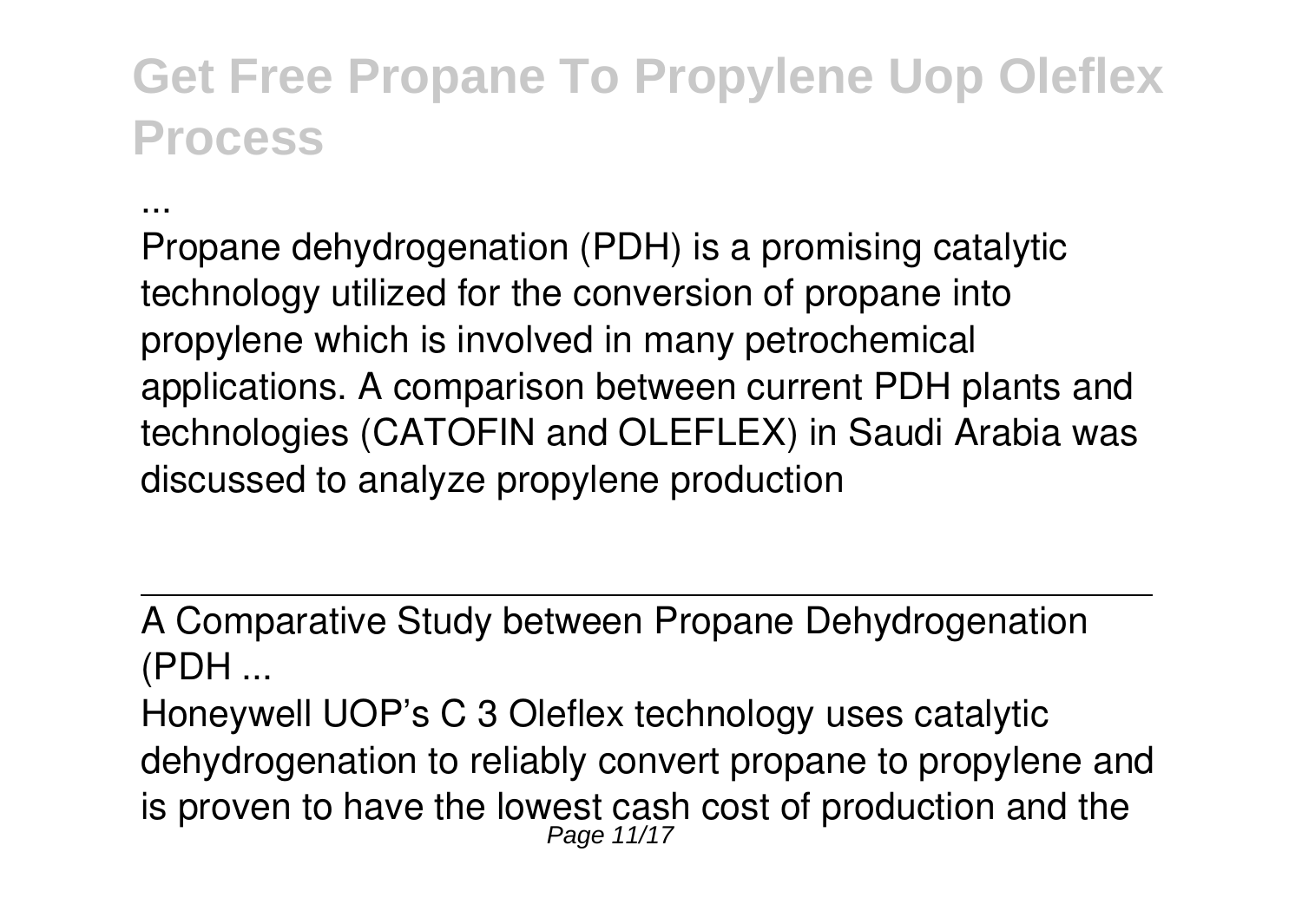highest return on investment compared with competing technologies.

China's Largest Propane Dehydrogenation Unit Using ... "STEP will further convert the propylene into polypropylene plastic to supply customers in Algeria, along the Mediterranean, and in other markets like Europe." Honeywell UOP's C3 Oleflex technology uses catalytic dehydrogenation to convert propane to propylene and is designed to have a lower cash cost of production and a higher return on investment compared to competing for dehydrogenation technologies.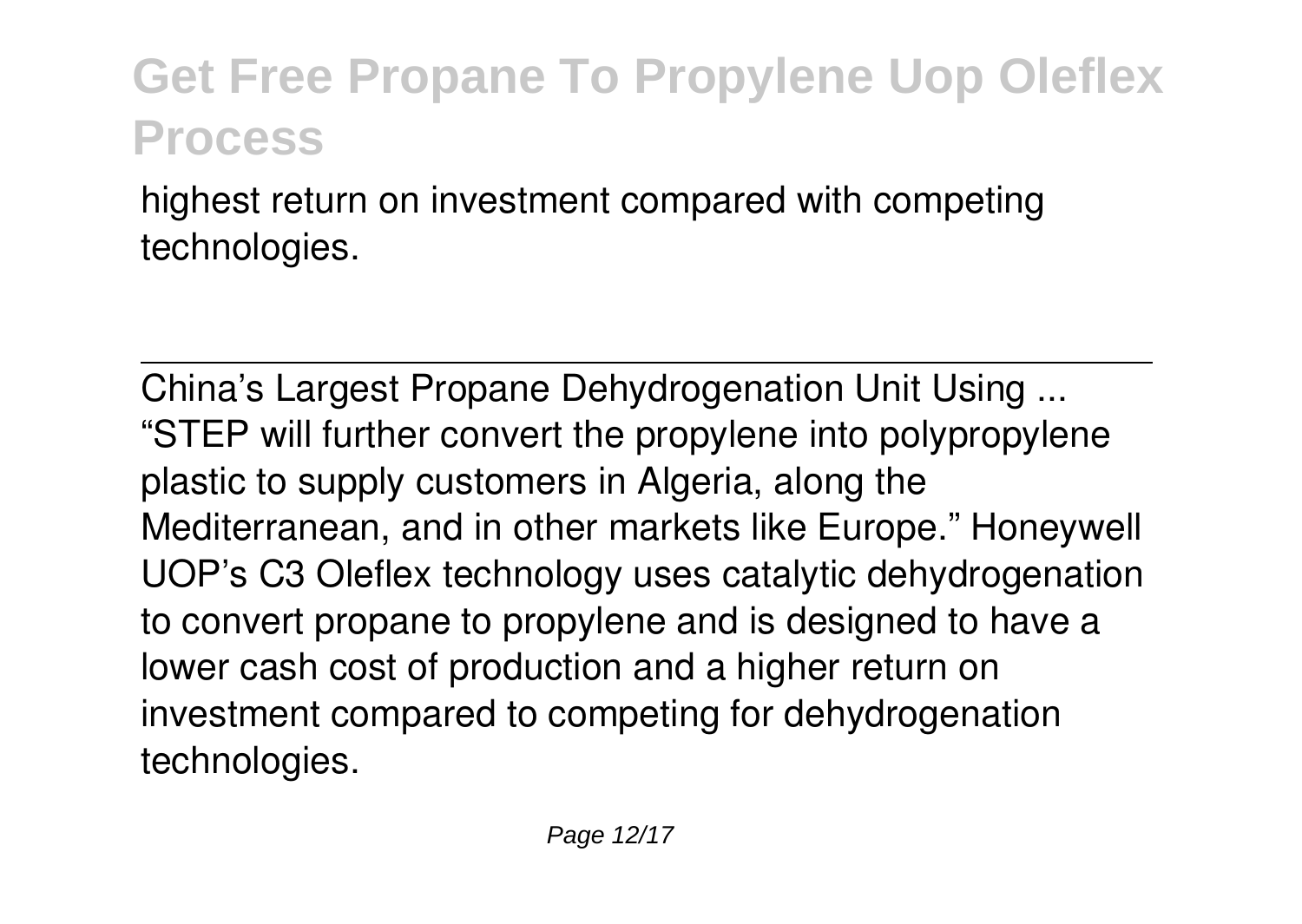Honeywell Oleflex technology selected for propylene ... Propane Isobutane Propylene Contained Isobutylene Feedstocks Products Uses High performance plastic Fiber Packaging Gasoline Blending Components MTBE Iso-Octane ETBE Synthetic Rubbers & Acrylics Propane Isobutane + Propylene + Contained Isobutylene Oleflex is the best technology for Dehydrogenation H 2 UOP Oleflex Process Why Produce Olefins from LPG? 2 UOP 8013B-2

Honeywell Technology Summit Kuwait Honeywell announced Zhenhua Petrochemical Co will use Honeywell UOP's C3 Oleflex technology for propane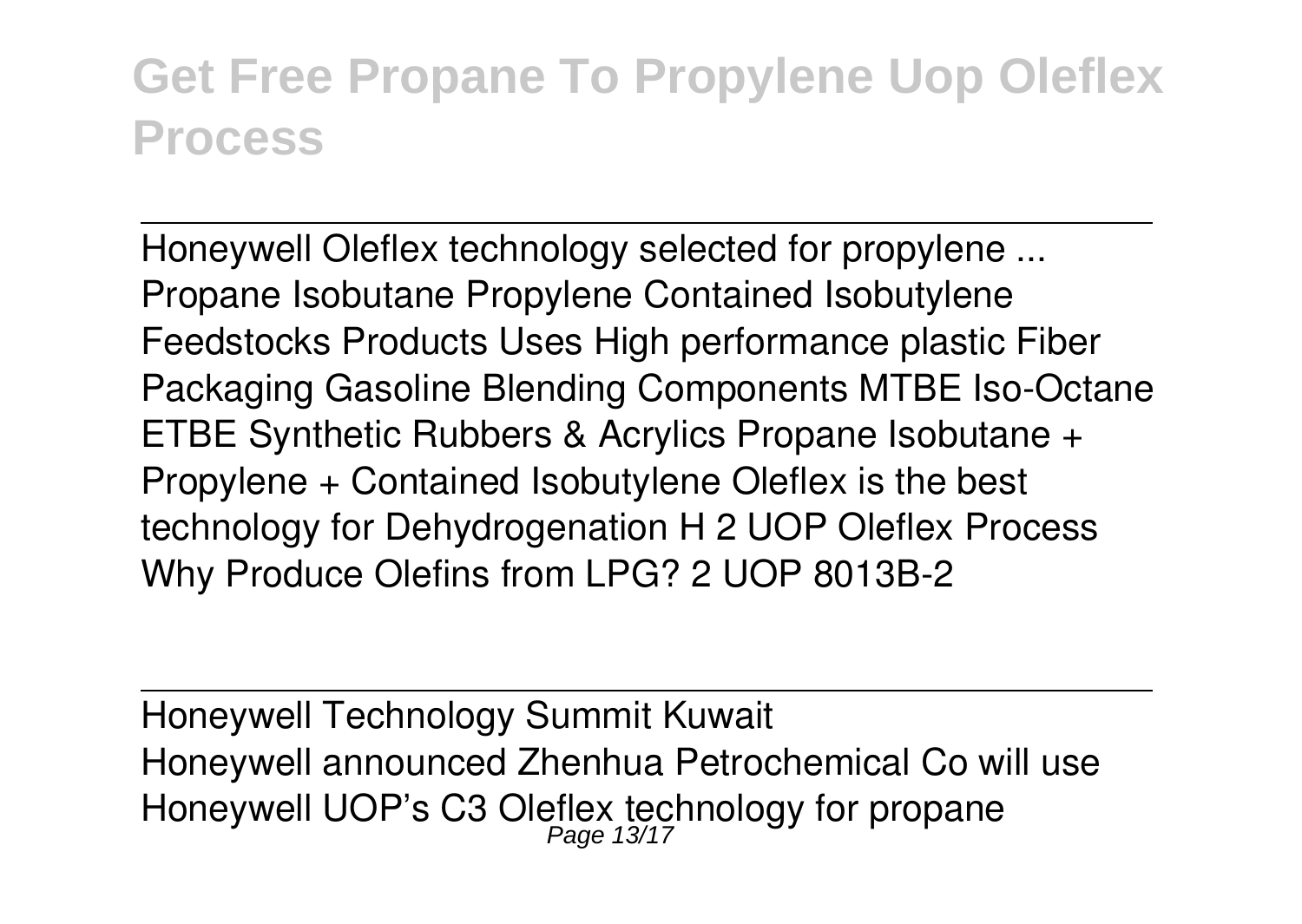dehydrogenation to process one million metric tonnes per year of polymer-grade propylene for a proposed plant in Dongying City, Shandong Province, China. Honeywell UOP, a leading technology provider for the oil and gas industry, will provide services, equipment, catalysts and adsorbents for the Zhenhua plant.

Zhenhua Petrochemical to use Honeywell technology to boost ...

Published October 2015 In a propane dehydrogenation (PDH) process, propane is selectively dehydrogenated to propylene. As one of the "on-purpose" propylene production routes, PDH has recently received much attention, and Page 14/17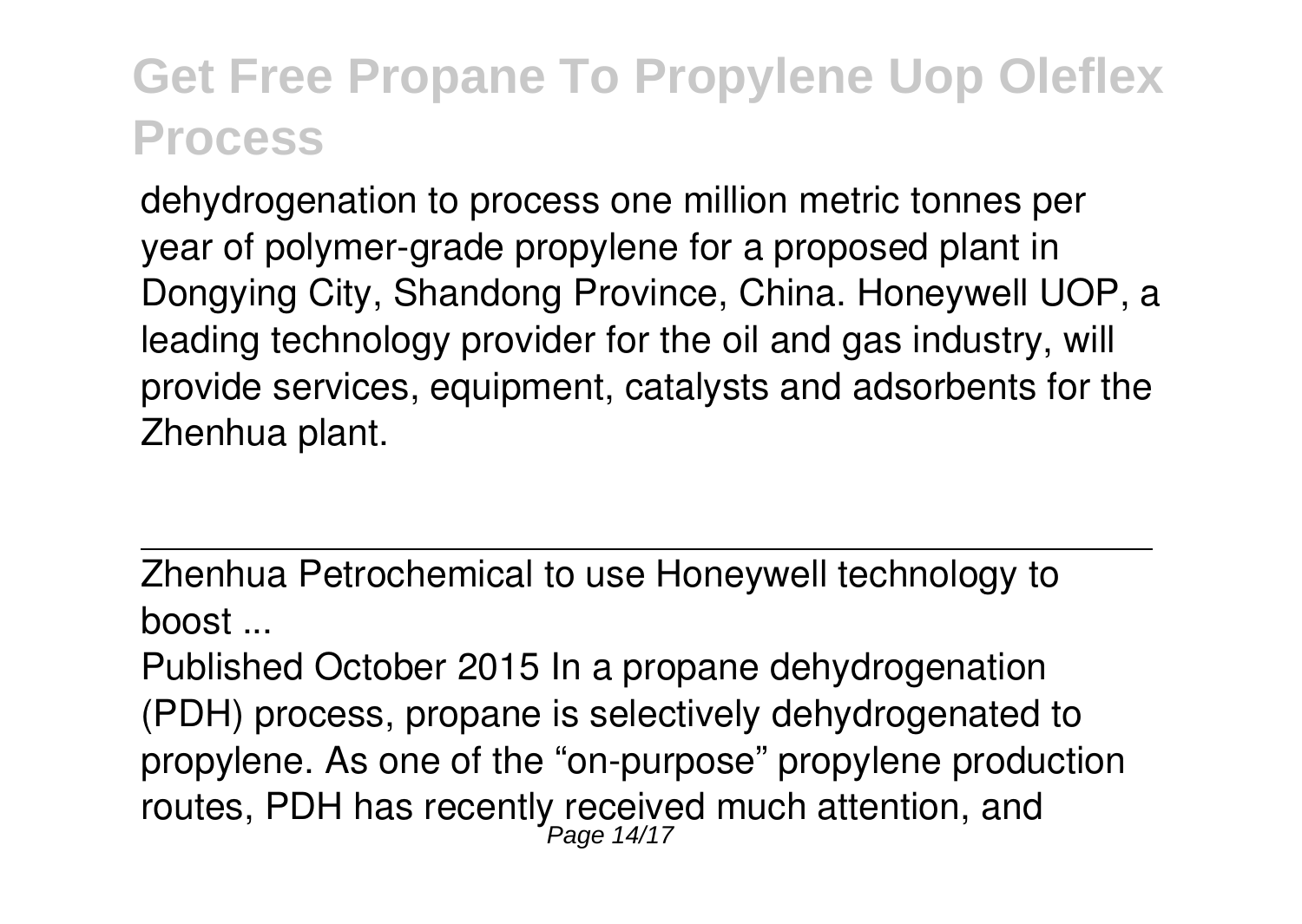propylene production capacity via PDH is slated to grow rapidly over the next several years.

Propane Dehydrogenation Process Technologies | IHS Markit The C3 Oleflex process uses catalytic dehydrogenation to convert propane to propylene. Compared with competing processes, UOP's C3 Oleflex technology provides the lowest cash cost of production, the highest return on investment and the smallest environmental footprint.

UOP Oleflex technology meeting design capacity of 510 ... UOP's C3 Oleflex technology uses catalytic dehydrogenation<br>Page 15/17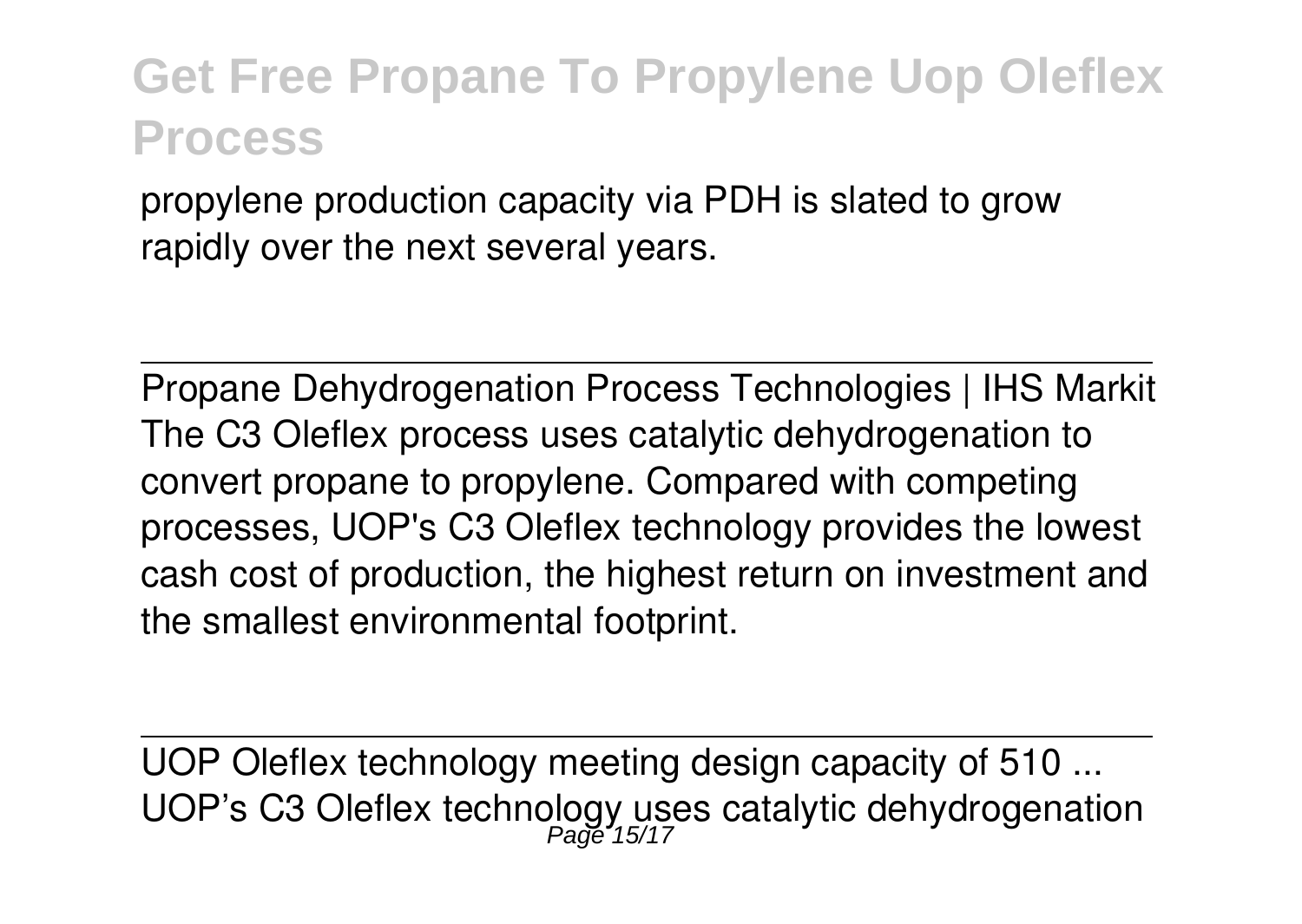to convert propane to propylene and is designed to have a lower cash cost of production and higher return on investment compared to competing dehydrogenation technologies.

Zhenhua Petrochemical To Use Honeywell Technology To Boost ...

Honeywell UOP's C 3 Oleflex technology uses catalytic dehydrogenation to convert propane to propylene and is designed to have a lower cash cost of production and higher return on investment compared to competing dehydrogenation technologies.